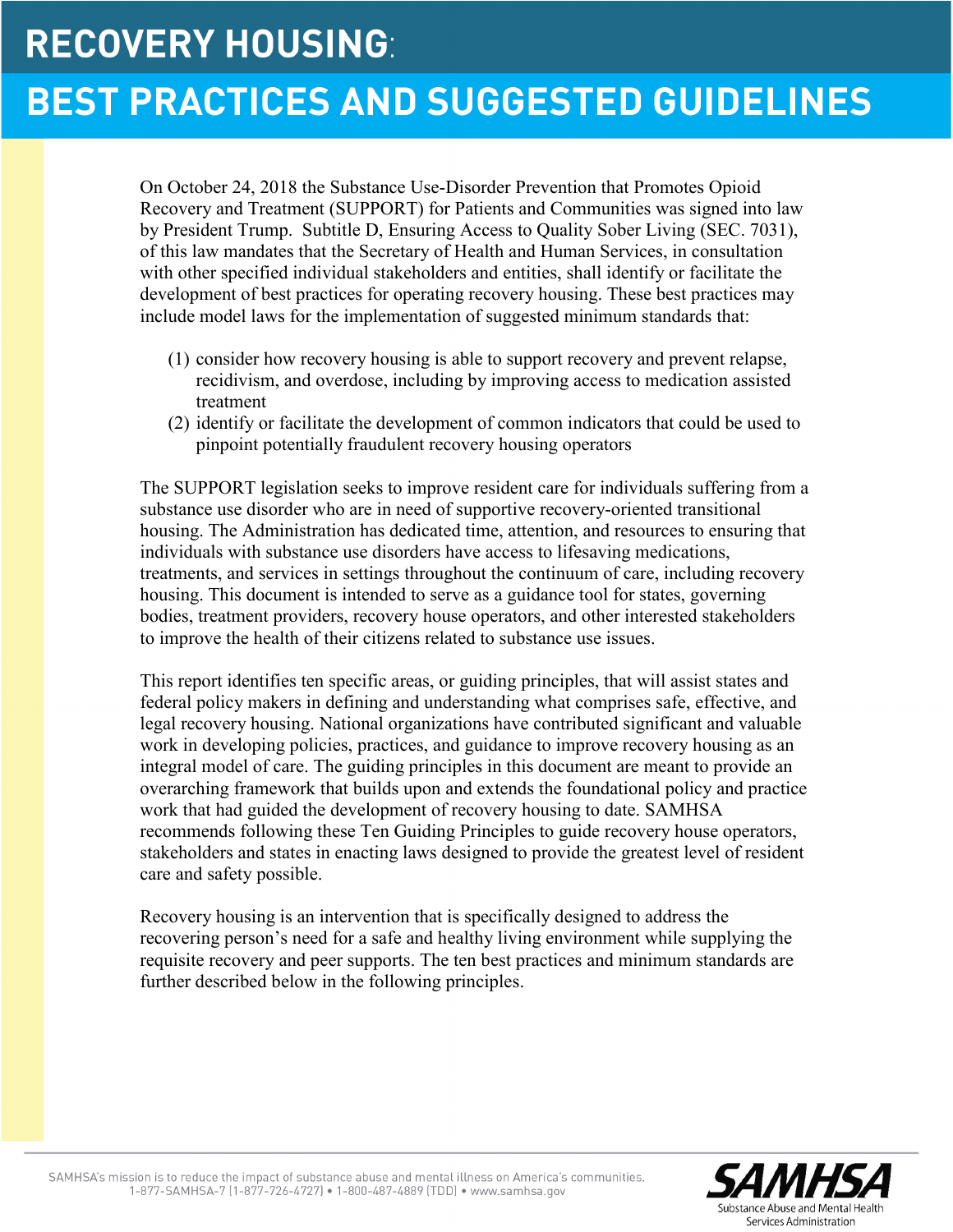

### **Ten Guiding Principles**

### **1. Have a clear operational definition**

All recovery housing should have a clear operational definition that accurately delineates the type of services offered and to what degree or intensity these services are provided. The SUPPORT legislation defined the term 'recovery housing' to describe a shared living environment free from alcohol and illicit drug use and centered upon peer supports and connection to services that promote sustained recovery from substance use disorders.

Additionally, the Substance Abuse and Mental Health Services Administration (SAMHSA) official definition of recovery housing is described below:

*Recovery houses are safe, healthy, family-like substance-free living environments that support individuals in recovery from addiction. While recovery residences vary widely in structure, all are centered on peer support and a connection to services that promote long-term recovery. Recovery housing benefits individuals in recovery by reinforcing a substance-free lifestyle and providing direct connections to other peers in recovery, mutual support groups and recovery support services. Substance-free does not prohibit prescribed medications taken as directed by a licensed prescriber, such as pharmacotherapies specifically approved by the Food and Drug Administration (FDA) for treatment of opioid use disorder as well as other medications with FDA-approved indications for the treatment of co-occurring disorders.*

For purposes of this document, SAMHSA's official definition will serve as the benchmark from which to ascribe best practices and suggested minimum standards. The utilization of this definition is because it encompasses the basic tenets as set forth in the statute and it stipulates the inclusion of FDA approved pharmacological interventions for substance use disorders and other co-occurring conditions.

To deliver the best care possible, recovery house operators should include to which level of care their facility delivers services to their residents. SAMHSA supports the levels of care, as identified by the National Alliance of Recovery Residences (NARR) and other stakeholder agencies depicted below, as these levels accurately reflect the basic structural blueprint of quality recovery housing and highlights the continuum of support ranging from nonclinical recovery housing to clinical and usually licensed treatment and highlights the continuum of support ranging from nonclinical recovery housing (Level 1 and II) to clinical and usually licensed treatment (Level III & IV).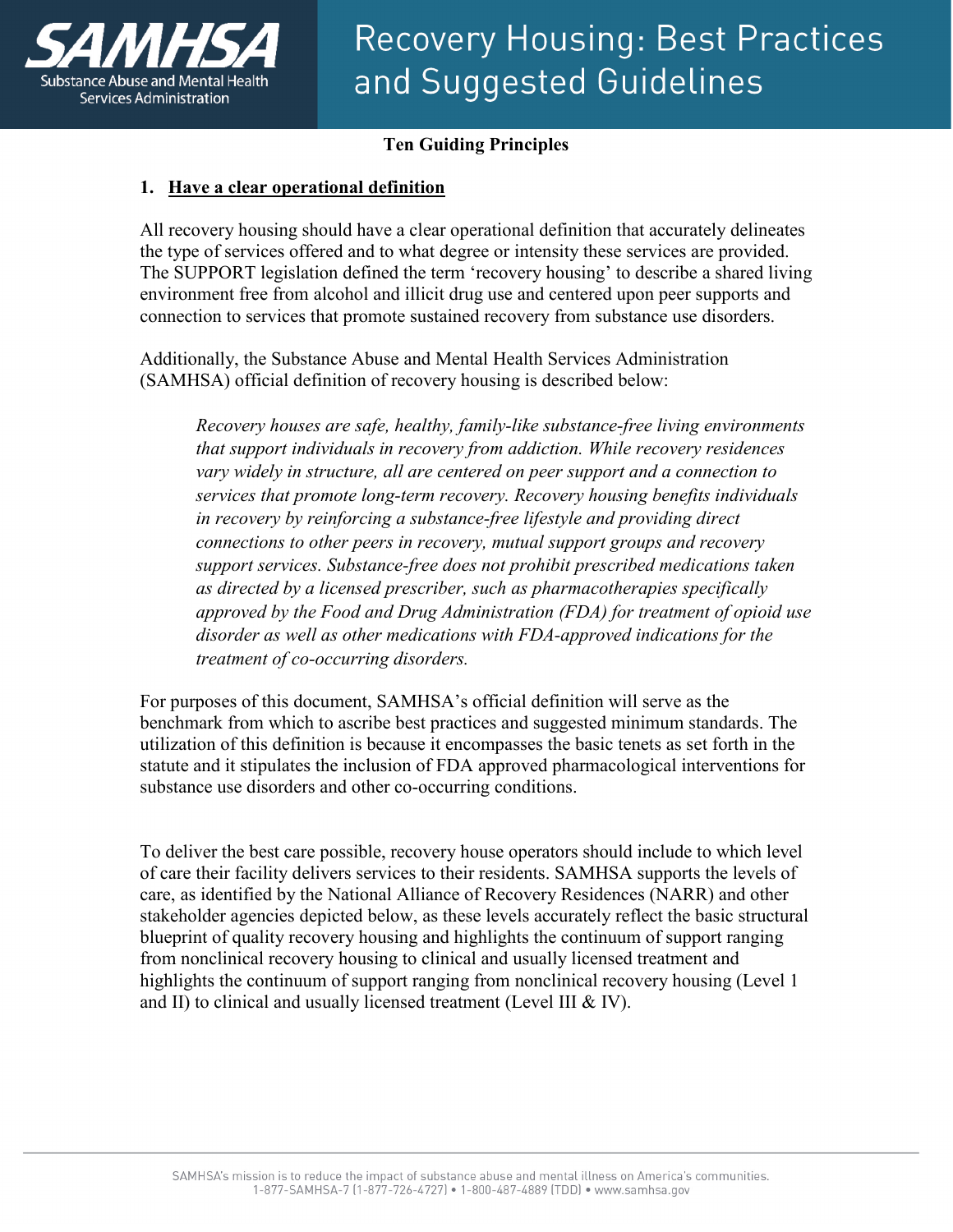

| <b>NARR Level</b>                           | <b>Typical Resident</b>                                                                                                     | <b>On-site Staffing</b>                                                                                        | Governance                                                                                                                                                                                                       | <b>On-site Supports</b>                                                                                                                                                                                                                                         |
|---------------------------------------------|-----------------------------------------------------------------------------------------------------------------------------|----------------------------------------------------------------------------------------------------------------|------------------------------------------------------------------------------------------------------------------------------------------------------------------------------------------------------------------|-----------------------------------------------------------------------------------------------------------------------------------------------------------------------------------------------------------------------------------------------------------------|
| Level 1<br>(e.g., Oxford Houses)            | Self-identifies as in<br>recovery, some long-<br>term, with peer-<br>community<br>accountability                            | No on-site paid<br>staff, peer to peer<br>support                                                              | Democratically run                                                                                                                                                                                               | On-site peer support and off-<br>site mutual support groups<br>and, as needed, outside clinical<br>services                                                                                                                                                     |
| Level 2<br>(e.g., sober living<br>homes)    | Stable recovery but<br>wish to have a more<br>structured, peer-<br>accountable and<br>supportive living<br>environment      | Resident house<br>manager(s) often<br>compensated by<br>free or reduced<br>fees                                | Residents participate<br>in governance in<br>concert with<br>staff/recovery<br>residence operator                                                                                                                | Community/house meetings,<br>peer recovery supports<br>including "buddy systems",<br>outside mutual support groups<br>and clinical services are<br>available and encouraged                                                                                     |
| Level 3                                     | Those who wish to<br>have a moderately<br>structured daily<br>schedule and life<br>skills supports                          | Paid house<br>manager,<br>administrative<br>support, certified<br>peer recovery<br>support service<br>provider | Resident<br>participation varies;<br>senior residents<br>participate in<br>residence<br>management<br>decisions; depending<br>on the state, may be<br>licensed; peer<br>recovery support<br>staff are supervised | Community/house meetings,<br>peer recovery supports<br>including "buddy systems".<br>Linked with mutual support<br>groups and clinical services in<br>the community, peer or<br>professional life skills training<br>on-site, peer recovery support<br>services |
| Level 4<br>(e.g., therapeutic<br>community) | Require clinical<br>oversight or<br>monitoring, stays in<br>these settings are<br>typically briefer than<br>in other levels | Paid, licensed/<br>credentialed staff<br>and<br>administrative<br>support                                      | Resident<br>participation varies,<br>organization<br>authority hierarchy,<br>clinical supervision                                                                                                                | On-site clinical services, on-site<br>mutual support group<br>meetings, life skills training,<br>peer recovery support services                                                                                                                                 |

Source: The National Alliance for Recovery Residences

### **2. Recognize that a substance use disorder is a chronic condition requiring a range of recovery supports:**

The transition from active addiction into lasting recovery is often a difficult and emotionally trying journey for many people with a substance-use disorder. NIDA (2018) indicated that the relapse rates for substance-use disorders is approximately 40-60%, and that relapses could signify the necessity to reexamine a person's course of treatment, as relapses can be very dangerous and in many instances deadly. The first 12 months of this transitional period prior to the onset of sustained full remission, sometimes referred to as early recovery, is a crucial period during which people contend with raw core clinical issues such as family history, unresolved trauma, grief and loss, emotional immaturity, low frustration tolerance, and other factors that make them susceptible to relapse. However, Moos & Moos (2006) determined that individuals with more 'social capital' are more likely to show improved outcomes for short term remission. Therefore, recovery houses are uniquely qualified to assist individuals in all phases of recovery, especially those in early recovery, by furnishing social capital and recovery supports.

Communities support is a critical aspect of achieving and maintaining recovery. A support network comprising friends and family who are not abusing substances, peers with lived experience, trained recovery housing staff, clinical support, and access to community resources is essential to helping people maintain recovery. Community, camaraderie, empathy and guidance are necessary ingredients in helping somebody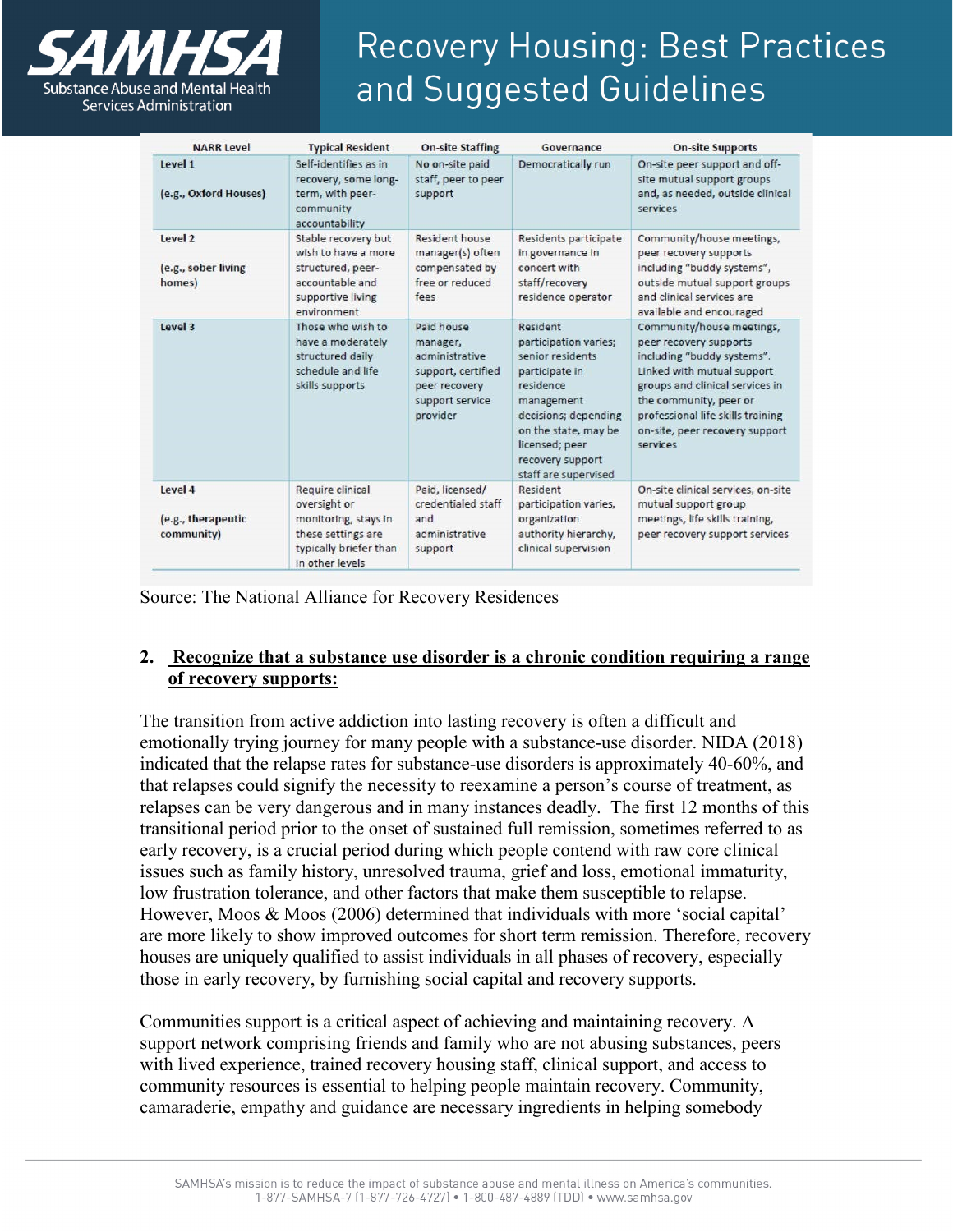

remain on track as they navigate their way into a healthy lifestyle of recovery. This is true for individuals recently discharged from inpatient treatment, criminal justice custody, or people seeking a safe, drug free living environment conducive to recovery.

### **3. Recognize that co-occurring mental disorders often accompany substance-use disorders:**

SAMHSA recommends that all recovery house operators and their designated staff should be informed about co-occurring disorders and the close association these ailments have with substance-use disorders. The 2018 National Survey on Drug Use and Health (NSDUH) produced by SAMHSA determined that 9.2 million adults live with a cooccurring mental and substance use disorder. The NSDUH also demonstrates that those with mental disorders, including serious mental illness, are more likely to engage in substance use; conversely, those with substance use disorders are also more likely to have a mental illness.

It is critical that recovery house operators, staff, and certified peers need to be informed as to how co-occurring disorders and resulting symptomology can contribute to increase a person's susceptibility for relapse. Furthermore, SAMHSA believes that all residents and staff should be instructed to treat each other with compassion and understanding regardless of mental health status.

### **4. Assess applicant (potential resident) needs and the appropriateness of the residence to meet these needs:**

SAMHSA recommends that all resident referrals and placement decisions be predicated upon what gives the resident the best chance for obtaining lasting recovery. To help guide placement decisions, SAMHSA strongly encourages all clinically oriented recovery house programs to accurately assess each prospective resident according to their unique needs, strengths, challenges and current recovery capital. SAMHSA maintains that proper resident placement where an individual's needs and goals are appropriately matched to the facility including therapeutic services, recovery supports and the surrounding environment will help to ensure resident safety. To best achieve these ends, the assessment should include the prospective residence and important information about the person.

Resident assessment is an integral part of the comprehensive assessment that should be performed prior to referral and placement into a recovery house system of care. Whether the referent is a licensed clinician, concerned family member, criminal justice professional, or other stakeholder it is important to know and consider the relevant and pertinent information about a person before making impactful decisions regarding their chances for a successful recovery. Usually a licensed clinician obtains intimate knowledge of the resident throughout the therapeutic process.

State governing agencies, including law enforcement, are often important referral sources to recovery housing, it is necessary for these entities to be well versed about the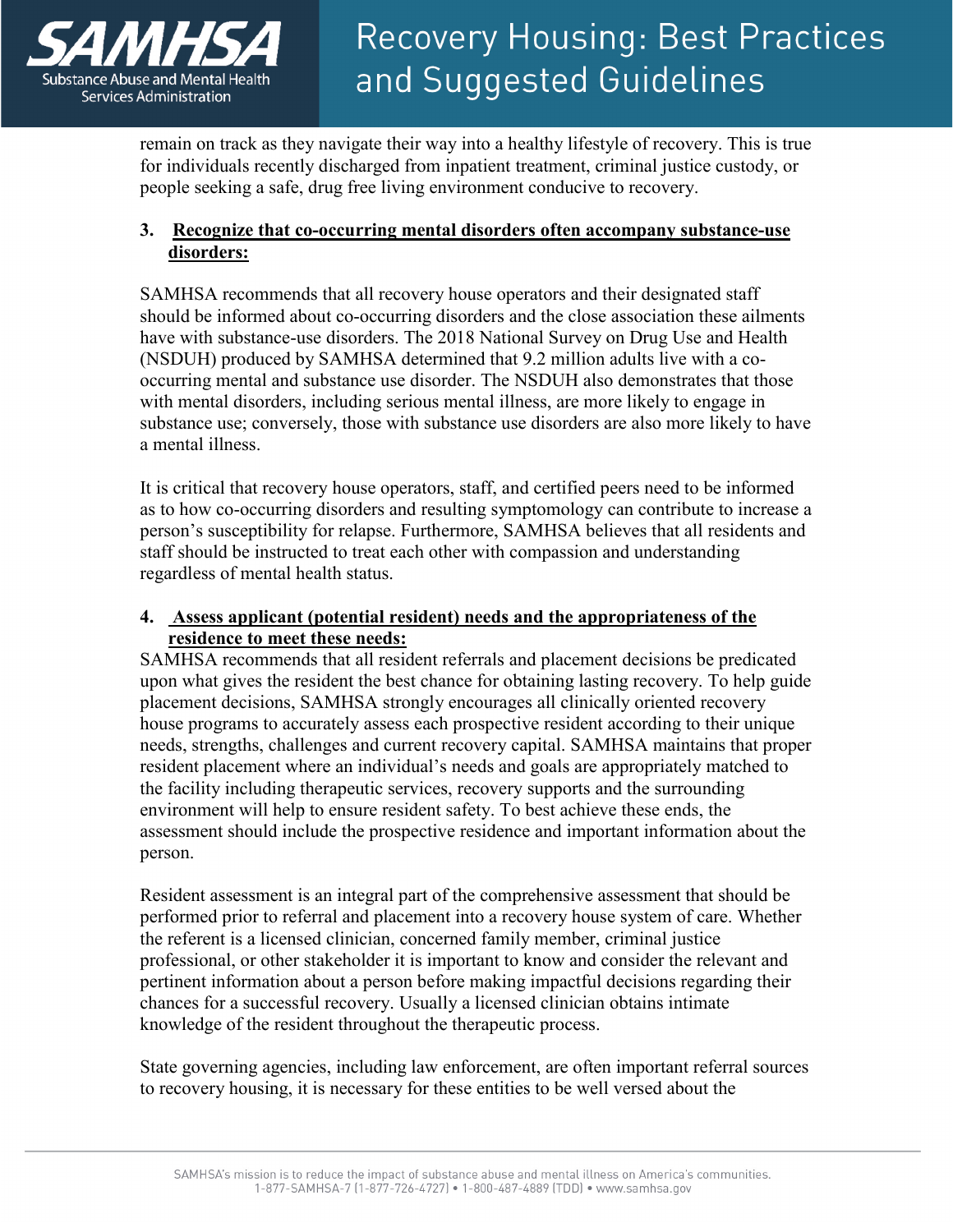

prospective program prior to referring a potential resident. Relevant information to be considered in determining the most appropriate setting includes:

- House Culture: such as permissiveness of unhealthy behaviors, degree of adherence to outside meeting attendance, general living environment including other peer's investment in recovery, etc.
- Level of Care: the type, nature and intensity of therapeutic services and recovery supports provided, ability to address specific needs.
- Utilization of certified or appropriately trained peers with relevant lived experience
- Geographic area, neighborhood or external surrounding environment of the recovery house
- Physical living environment
- Current residents: welcoming, committed to sobriety, are they mostly employed, supportive of one another
- Medication Assisted Treatment: does the operator or other house staff support the use of medication assisted treatment, is the use of this medication properly monitored, are the other residents in the house also supportive of MAT, are peers with MAT experience available for residents with severe opioid use disorder (OUD)
- Level of training and professionalism of house staff (e.g., co-occurring disorder, crisis interventions, etc.)
- Reputation regarding ethical business practices, including fraud and abuse of residents
- Relapse policy
- Availability of opioid-overdose reversal drugs

### **5. Promote and use evidence-based practices:**

Given the critical importance of stable housing and community supports to attaining recovery, it is important to ensure that residents in recovery housing are afforded highquality, evidence-based care. It is important to recognize that many in recovery housing will also need access to outpatient treatment. Polcin (2009) found significant improvements in abstinence and employment rates, as well as a reduction in the number of arrest rates for those residents who also participated in outpatient treatment for substance use disorder(s). Additionally, 76% of the residents that participated in this study remained domiciled in a recovery house for at least five months. For many, the combination of recovery housing with evidenced-based outpatient treatment is an efficacious model of care.

Medication Assisted Treatment (MAT) is a lifesaving evidence-based practice. MAT includes the use of FDA-approved medications for the treatment of opioid use disorders. Medication therapy in conjunction with counseling, behavioral therapies, and community recovery supports provide a whole-individual approach to the treatment of substance-use disorders. The National Academies of Science, Engineering, and Medicine (NASEM)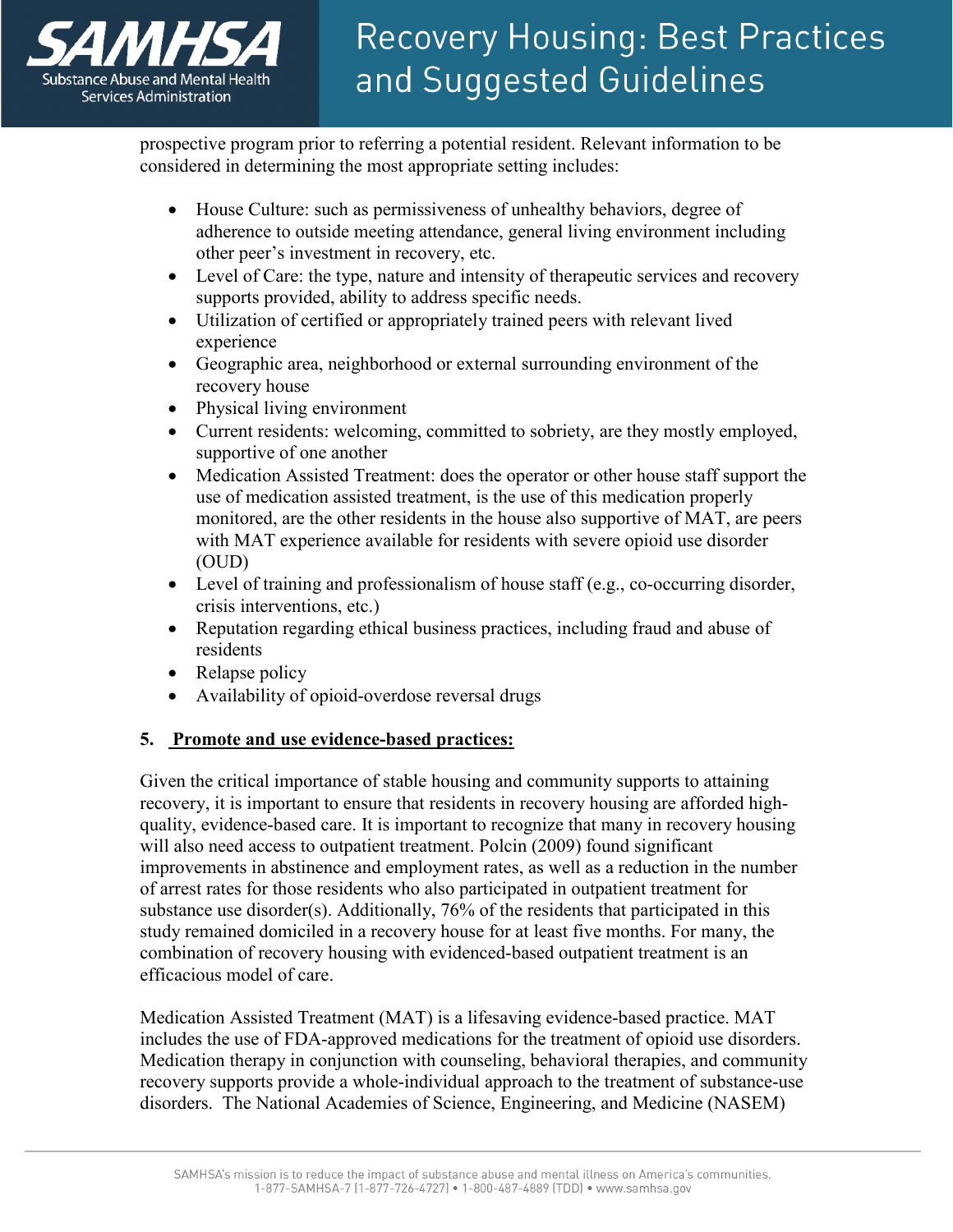

notes that medications for opioid use disorders save lives and cite the use of these medications as an integral strategy in addressing opioid misuse.

Peers and recovery coaches are other essential components that model the societal and fellowship aspects of recovery, and are fully endorsed by SAMHSA as integral components of recovery houses. Peer Support Recovery Services (PRSS) and recovery coaches have emerged as an efficacious intervention to help utilize lived experience to assist others in achieving and maintaining recovery. (Smelson et al, 2013; Tracey et al, 2011).

#### **6. Written policies, procedures, and resident expectations**

Recovery house operators should have clearly written and easy to read documentation for all standard operating procedures and policies. To avoid ambiguity, SAMHSA recommends that the standard operating procedures are clearly explained to each new resident by a house staff member or designated senior peer. It is also advisable for programs to establish a resident handbook to help ease transition and ensure compliance with house rules.

Each resident should sign the documents to verify comprehension; residents should be given a copy for future reference. The house should store the signed documents. The communication of these procedures should also be accompanied by an orientation process.

### **7. Ensures quality, integrity and resident safety:**

SAMHSA is strongly recommending that all recovery houses adhere to ethical principles that place resident safety as the chief priority. SAMHSA believes that unethical practices must be acted upon very quickly. One emerging unethical issue is patient brokering. Patient brokering is a potentially life threatening form of healthcare /treatment fraud that involves using vulnerable people with a substance use disorder as a pawn or commodity to be traded.

In patient-brokering type practices, a broker or agent refers a person, who is either in active use or has relapsed after treatment, to an unethical treatment center for a financial fee or some other valuable kickback. In many instances, the brokered individual, who is already in sobriety after completing treatment, is enticed through financial inducements and/or free drugs to resume use by the brokering agent, who then refers this person back to treatment for a kickback. The unethical treatment center is then able to bill a third party payer for services rendered, which far exceed the kickback paid making this fraudulent business very lucrative. In other brokering type scenarios, people with an active substance use disorder are lured by inducements such as free travel, rent or drugs from around the country to seek treatment in another state or location. Once these individuals arrive at treatment they are then recruited to engage in the brokering process.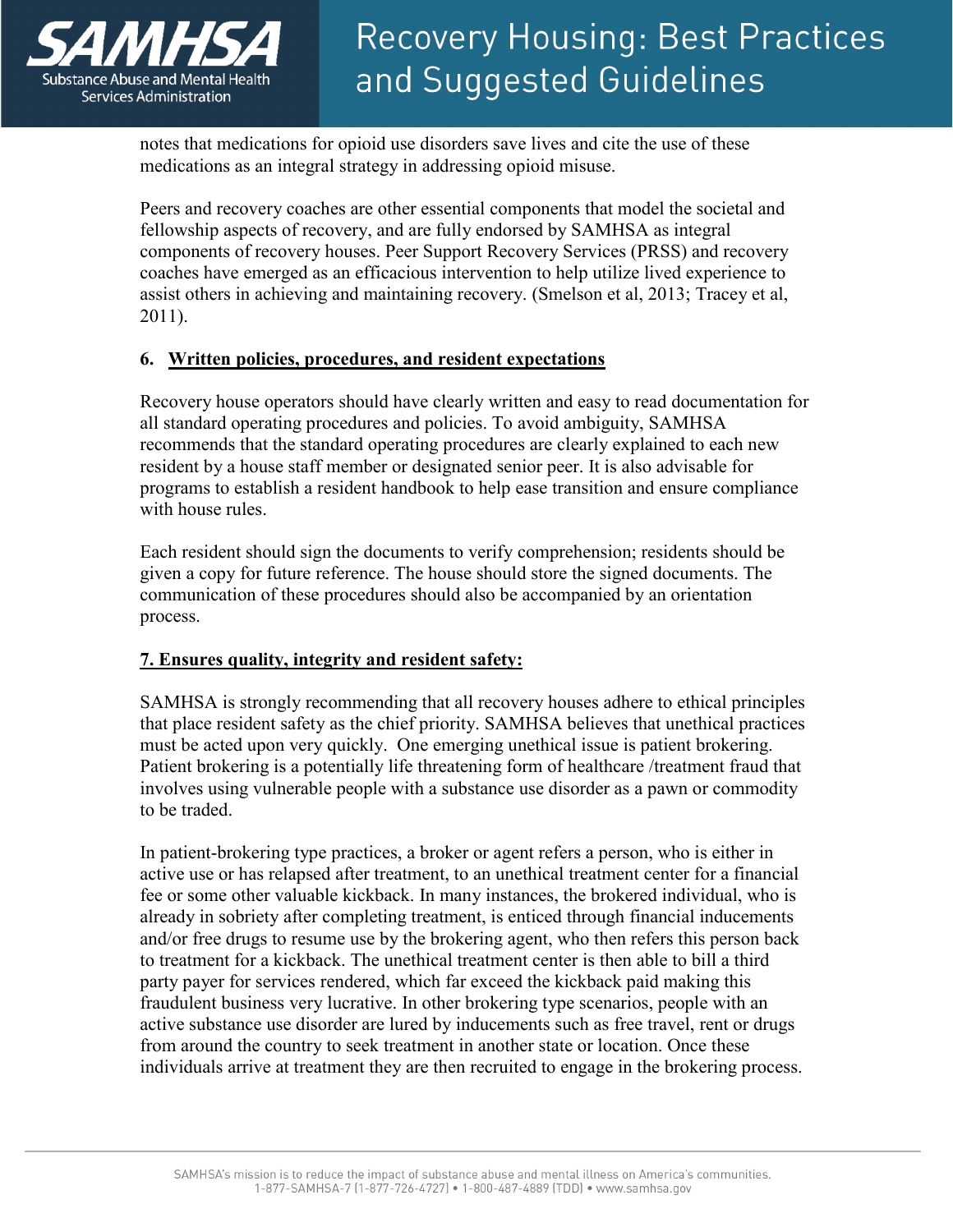

Recovery house operators should be well aware of the existence of these types of practices and should understand that these are unacceptable and unethical practices.

### *Program Certification*

Program or recovery house certification or accreditation is one noted remedy to some of the problems stated above. States are advised to adopt a process of certification to assure program quality.

In July 2017 the city of Delray Beach Florida required certification for all recovery residences housing 4 or more unrelated individuals. A year later after this rule was implemented the city of Delray Beach witnessed a significant 60% decline in overdoses from 635 to 245. The city of Delray Beach also saw another 48% decrease in overdoses for the most recent year since this ordinance became law.

In regards to the Fair Housing Act, it should be noted that in Bangarter v. Orem City Corp (1995) the court stated that the Fair Housing Amendments Act should not be viewed to preclude special restrictions on disabled or vulnerable people if the benefit of such restrictions for these populations clearly outweighs the burden of these restrictions. Therefore, certification of recovery residences should not be prohibited as a discriminatory practice if the certification is narrowly tailored to benefit the needs of vulnerable populations, and these benefits clearly outweigh whatever burdens are imposed by these rules.

It is standard clinical protocol for all treatment centers and recovery houses to require clients submit to random urine analyses and breathalyzers. In other situations clients or residents may be required to submit an additional sample if they are suspected of using or after returning to the treatment center after time spent in a potentially using type of environment. This protocol is designed to ensure safety by confirming people are sober, on track in their recovery and not in need of additional therapeutic interventions. Fair Health examined claims data based on Current Procedural Terminology (CPT) codes and determined that costs associated with laboratory testing have increased more than 900 percent between 2011 and 2014. This large increase is an indication that a standard clinical practice has been exploited for financial gain. SAMHSA panelists identified 3 key areas of concern for this unethical practice:

- Testing for quantitative amounts on negative samples
- Charging exorbitant fees over and above the standard costs for lab tests
- Excessive drug screenings during residential treatments (testing can also become excessive in some outpatient treatments)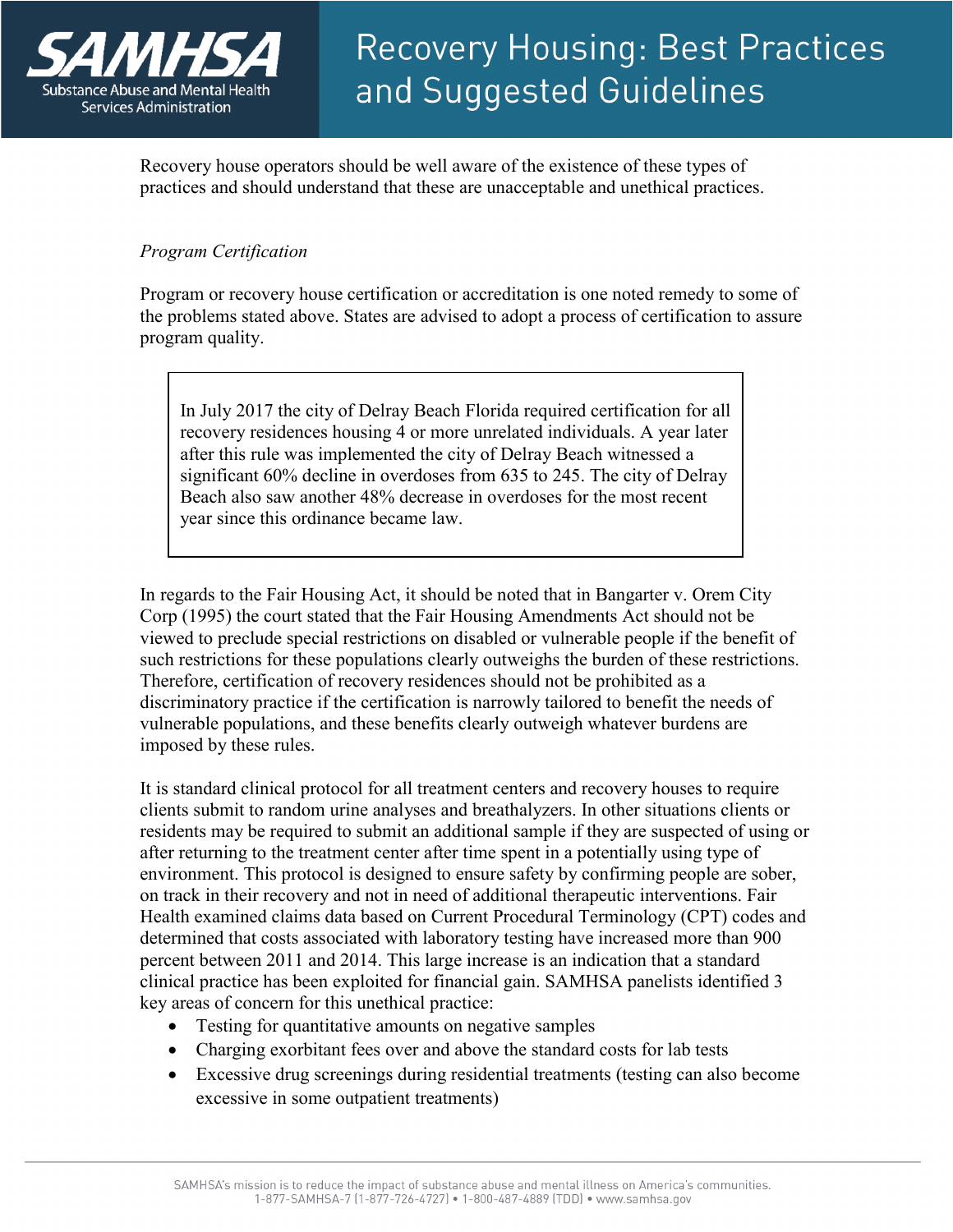

### *Medication Policy:*

According the NSDUH (2018) buprenorphine was the opioid with the highest rate of misuse by those with a prescription for it. The misuse of any medication in a sober living environment can have detrimental effects not just for the individual misusing but also for other members of the house. As such, the following strategies are recommended:

- Locking medication up and house staff providing medication at specified time to clients
- Medication counts with staff and resident
- Increase drug testing (if suspected of diversion)
- Communication between stakeholders, providers  $\&$  staff (releases of information)
- Maintain proper documentation
- Monitor specific residents as needed
- Open discussion of medications (e.g., group topic, potential triggers, etc.)
- Daily dosing within a licensed facility

### **8. Learn and Practice Cultural Competence:**

The concept of cultural competency is of extreme importance, as the disease of addiction does not discriminate along racial, cultural or socioeconomic lines.

The staff and peers who operate and work in recovery houses should treat all individuals with respect regardless of their personal backgrounds and beliefs. Staff should be trained to deal with individuals on a personal basis and respect different beliefs and backgrounds.

### **9. Maintain ongoing communication with interested parties and care specialists**

Ongoing communication is another important aspect of clinical practice that recovery houses should implement as part of their operating procedures. Provided there is a signed release of confidential information, ongoing communication between the resident's referent, concerned loved one, treatment provider, former treatment provider, certified peer recovery coach and criminal justice professional, is essential to helping the resident stay on track with recovery. In certain vocational programs, it could also be advantageous to maintain contact with the person's place of employment. Listed below are some topics areas that could be covered during communication between stakeholders to improve the quality of resident care.

- Level of program adherence
- Resident behavior potential relapse indictors
- Attendance concerns at treatment
- MAT dosage changes, take home doses
- Progress reports
- Psychotropic medication changes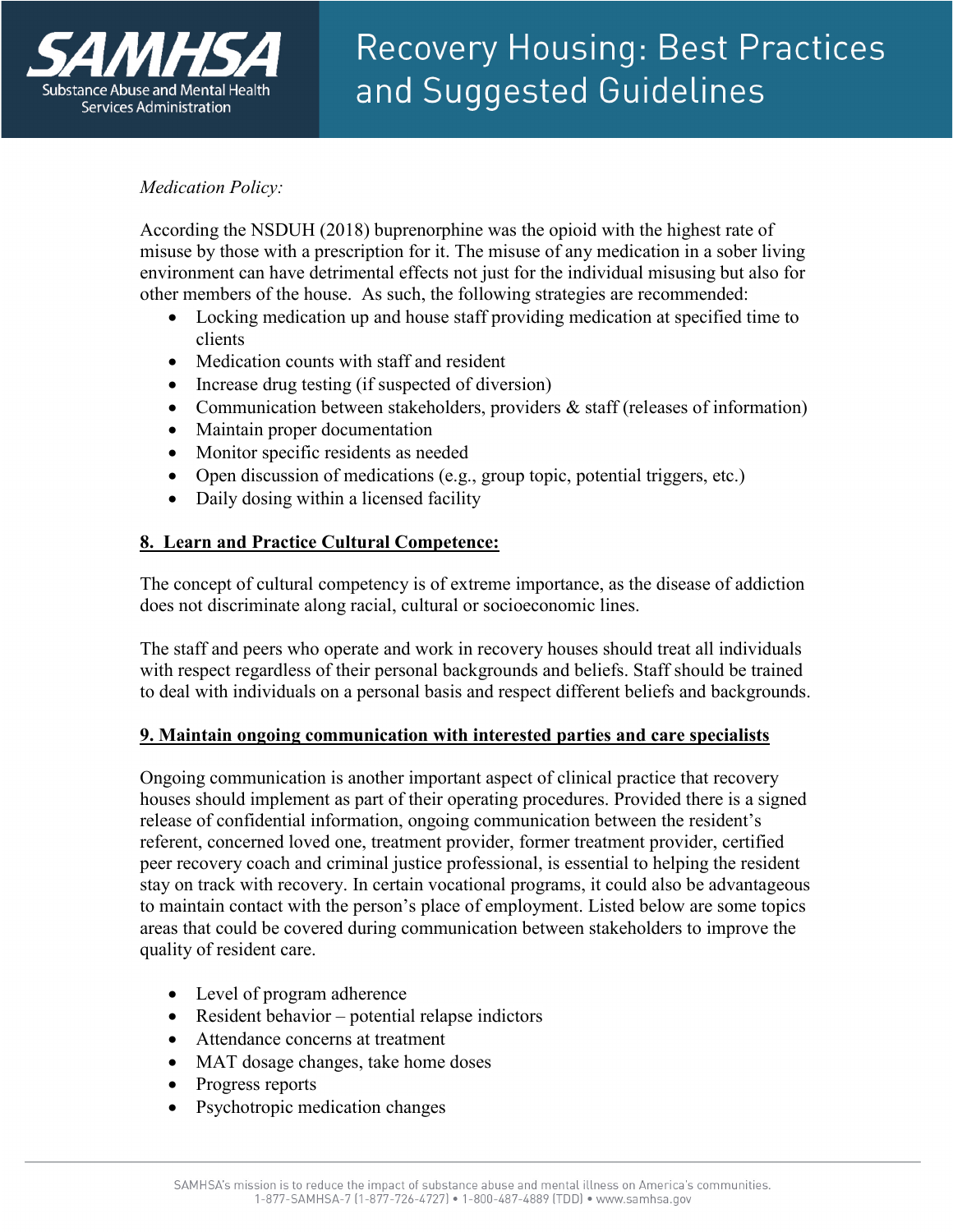

- Employment status
- Referral decisions (especially following a relapse to help alleviate any brokering type activities)
- Drug testing
- Discharge planning
- Any social network concerns
- Relapse history

#### **10. Evaluate program effectiveness and resident success:**

As recovery houses become recognized as vital components in the continuum of care, it is important to properly assess how each house is ultimately performing in delivering quality resident care. SAMHSA recognizes that program evaluation may occur at varying levels depending on the size and scope of the recovery house; however, collecting data on measures such as abstinence from use; employment; criminal justice involvement; and social connectedness would greatly assist the home in gauging the effectiveness of services provided and would also enable these entities to utilize data to justify requests for state and federal funding.

#### **CONCLUSION**

SAMHSA strongly believes in the use of recovery housing as a key strategy to assist individuals living with substance use disorder in achieving and maintaining recovery. Providing individuals with a safe and stable place to live can potentially be the foundation for a lifetime of recovery. It is critical that these houses function with sound operating procedures which center on a safe, sober living environment in which individuals can gain access to community supports and therapeutic services to advance their recovery.